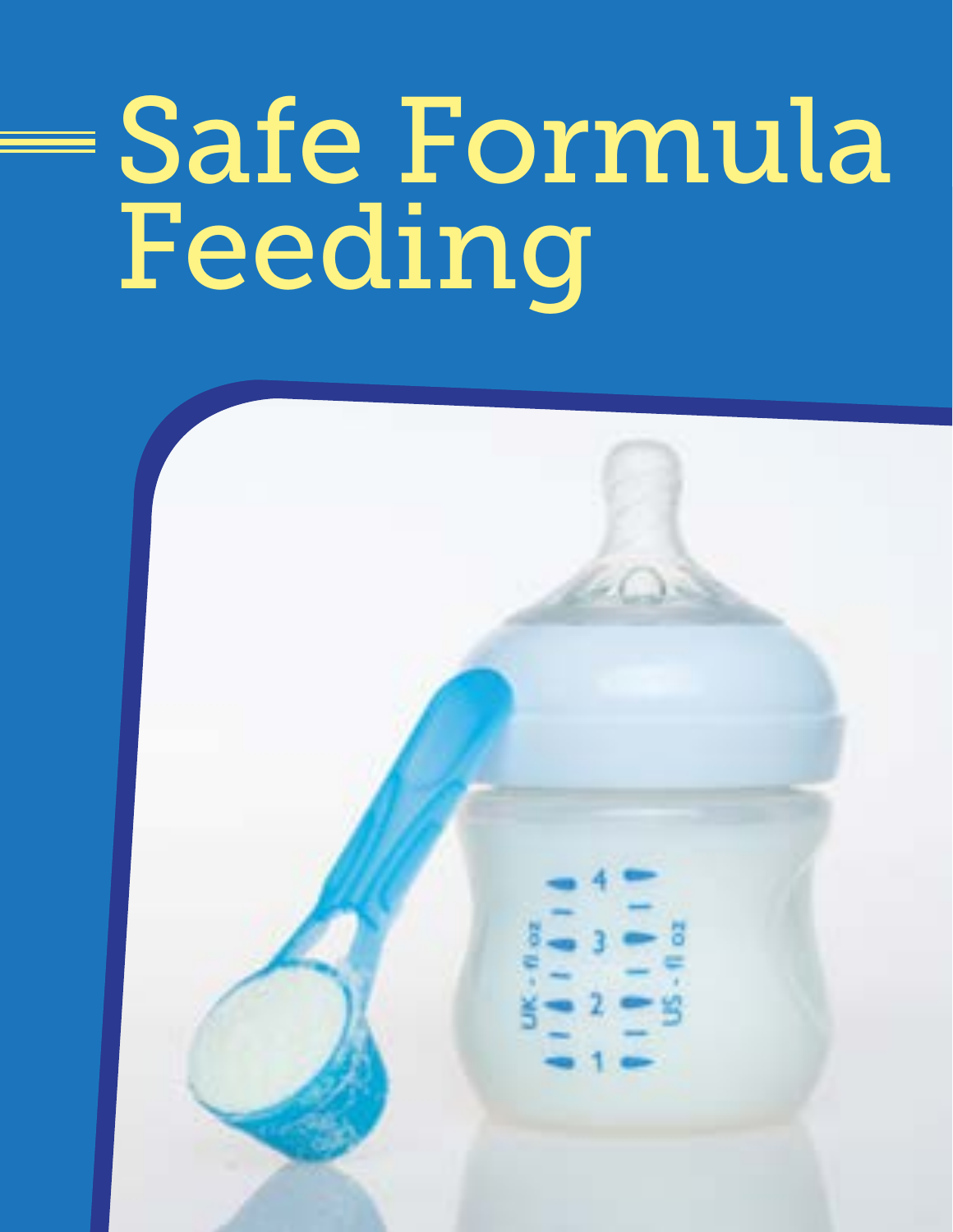#### Dear New Parent,

Thank you for letting us be a part of your first days with your baby. Our job is to give you good information and support so that you can meet your parenting goals. This brochure includes information about the risks of formula feeding. If you decide to feed your baby formula, this brochure will give you the information you need to do so safely.

With thanks, Your Health Care Team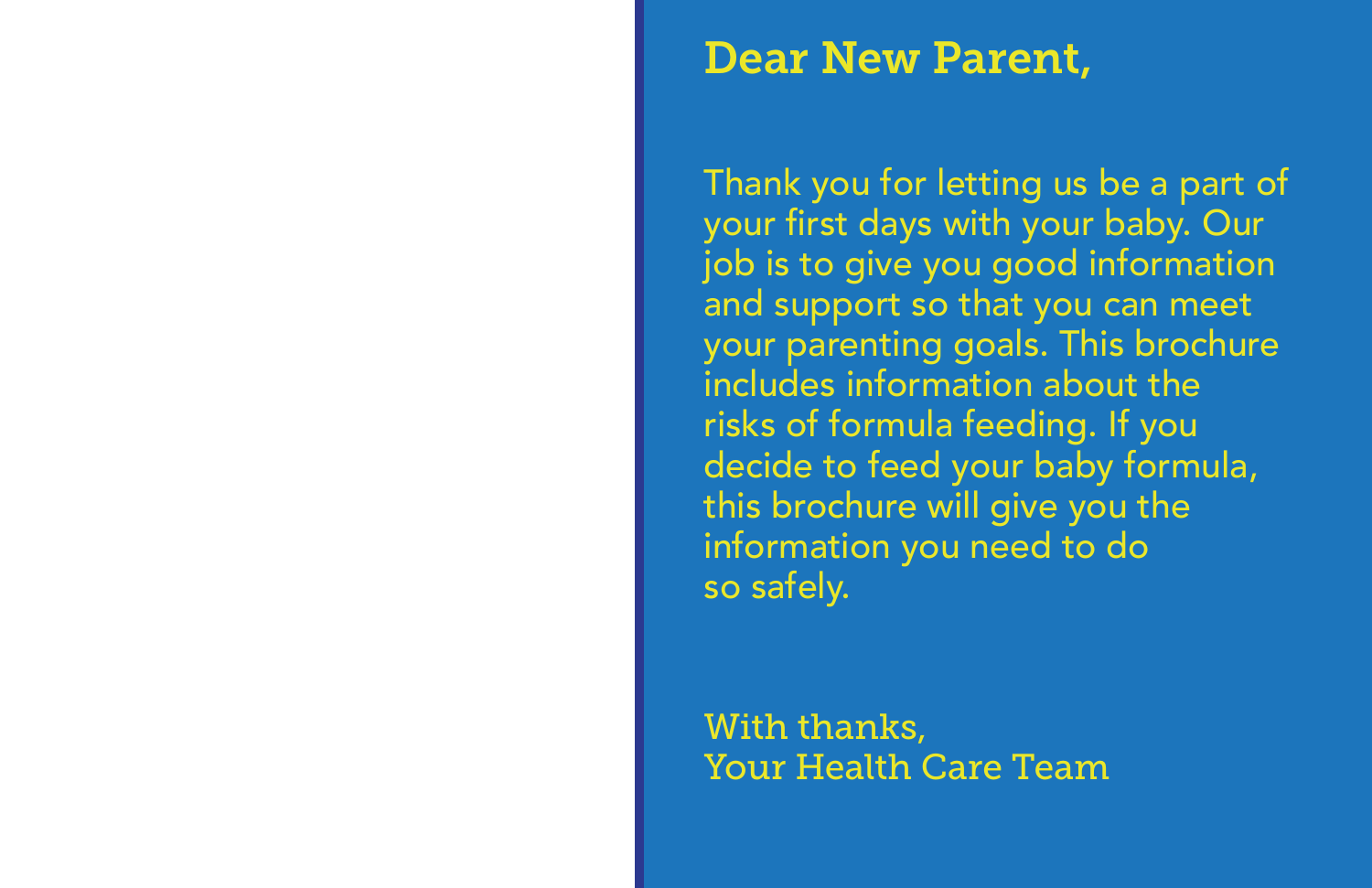

# 1. Risks of Formula

Breastfeeding is the safest, healthiest way to feed a baby. It can be difficult to learn how to breastfeed, but our staff is here to help you.

Before making a decision whether or not to give your baby formula, you should know the key risks:

- Formula is not sterile. The bacteria sometimes found in formula can be dangerous for babies. If you choose to use formula, follow the steps in this brochure to reduce the risk of infection.
- Premature babies, sick babies and babies younger than three months are at a higher risk of infection from formula.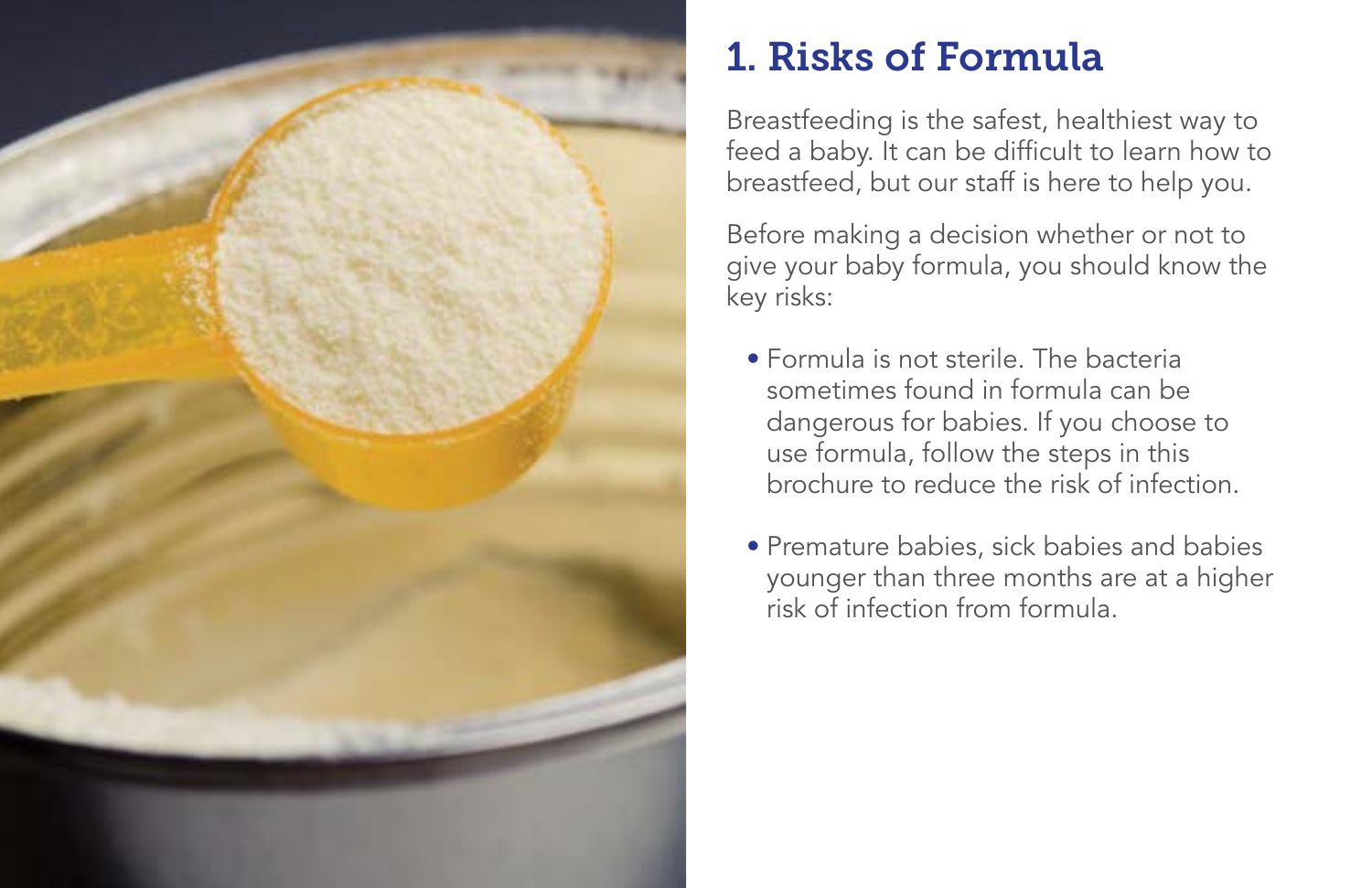## 2. Preparing a Bottle

To prepare a bottle properly:

- Wash your hands with soap and warm water.
- Disinfect the space where you will prepare the bottle.
- Sanitize your feeding supplies at least once a day. To do so, use a bottle sterilizer or dishwasher (if dishwasher safe), or place them in boiling water for five minutes. This is especially important if your baby is younger than three months, premature or has a weakened immune system.



## 3. Mixing the Formula

- Check the container to make sure the expiration date has not passed. Check for formula recalls at foodsafety.gov/recalls.
- Read the instructions on the formula package to see how much water and formula (powder or concentrate) you need.



- Measure enough cold tap water for the amount of formula you plan to prepare.
- Boil the water for one minute and let it cool no longer than 30 minutes. The water must be no cooler than 158 degrees Fahrenheit (70 degrees Celsius) to kill the bacteria in the formula.
- Pour the correct amount of boiled and cooled water into the sterilized bottle. Remember to always add the formula (powder or concentrate) AFTER the water.
- Allow the feeding supplies to cool before using.
- Between feedings, use a bottle brush to wash the bottle and nipple with soap and water.

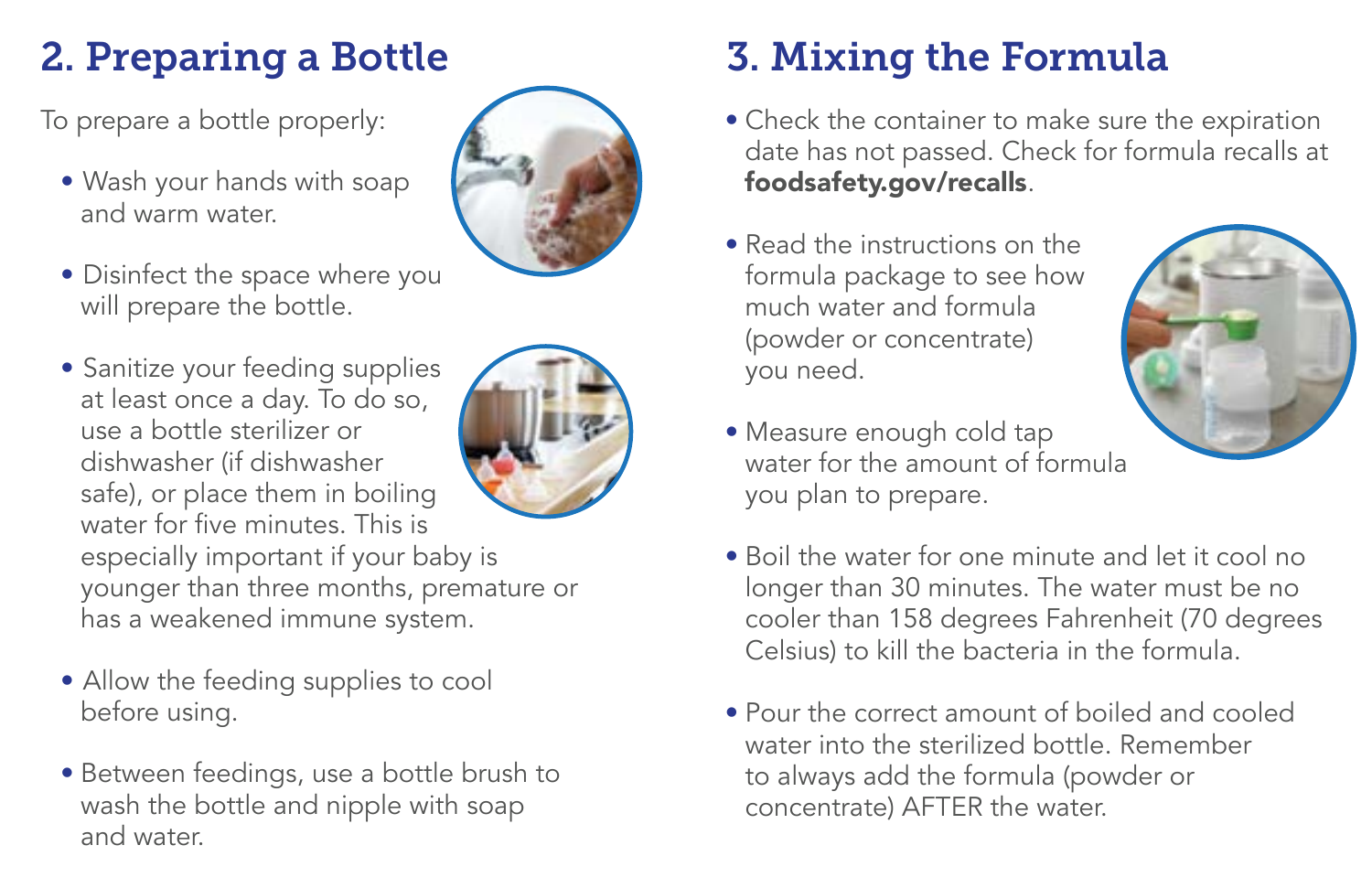- If using concentrate, shake the container before opening. Add the exact amount of formula (powder or concentrate) to the bottle. Using too much or too little formula can make your baby sick.
- Place the nipple, ring and top on the bottle. Shake the bottle to mix the formula well.

NEVER use a microwave to prepare or rewarm formula. Microwaves heat the formula unevenly. This may cause a "hot spot," which can burn the baby's mouth.

## 4. Cooling the Formula

• Check the temperature by dripping some formula on the inside of your wrist. It should feel warm, but not hot.



• If it is too warm, hold the bottle – with the top still

on – under cool tap water to cool the formula. You can also place the bottle in a bowl of ice water.

- When the formula is the right temperature, dry the outside of the bottle.
- Prepared formula can sit at room temperature for two hours. If feeding has begun, use the formula and throw it away within one hour.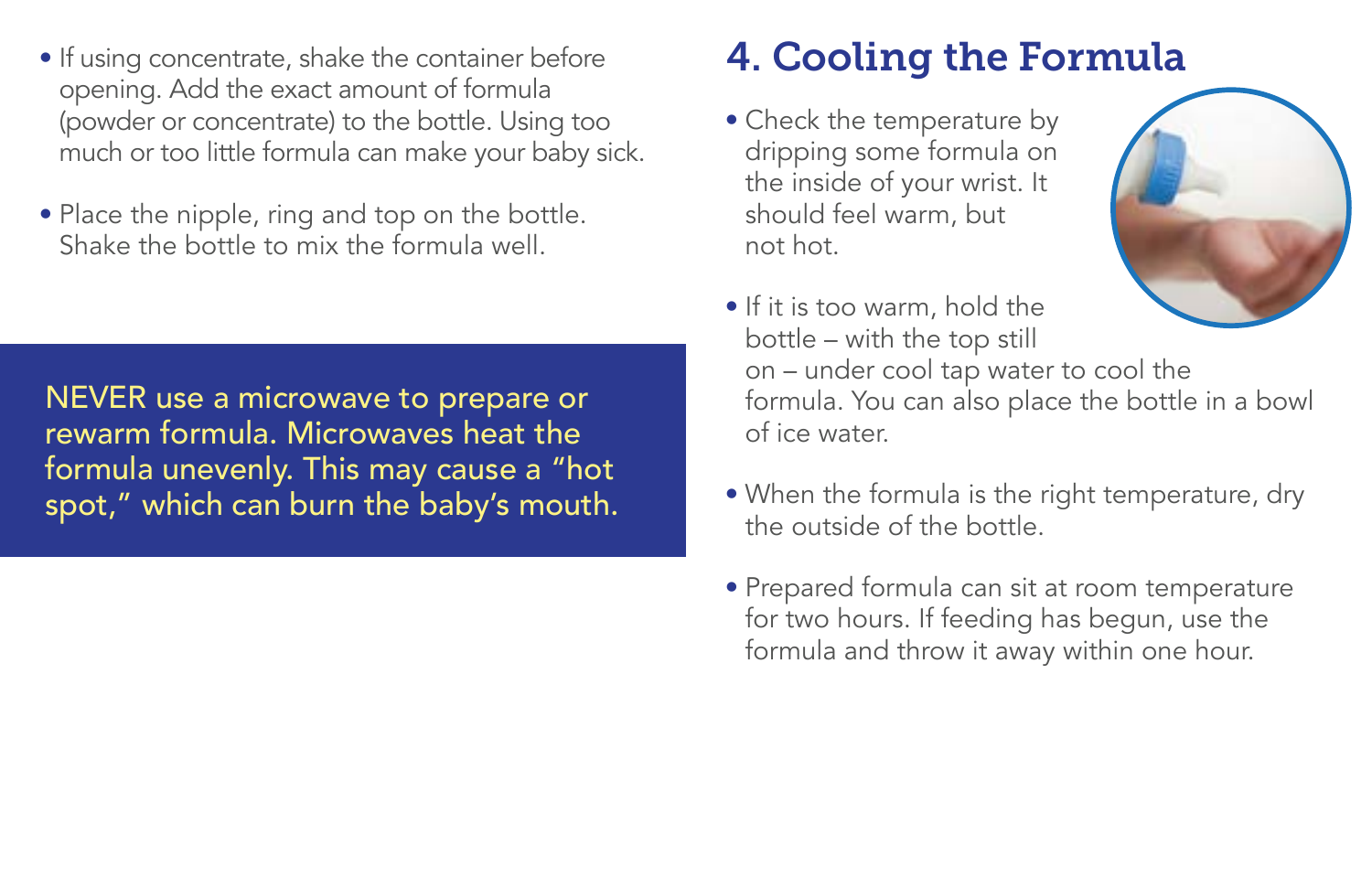#### 5.Making and Storing Formula for Later Use

- If you must prepare feedings in advance, refrigerate the bottles immediately. The refrigerator must be between 35 and 40 degrees Fahrenheit (between 1.66 and 4.44 degrees Celsius).
	- o Throw away any refrigerated formula that has not been used within 24 hours.
- Rewarm the formula within 15 minutes of taking it out of the refrigerator.
	- o To rewarm it, place the bottle in a cup of warm water and shake it to make sure the formula heats evenly.
	- o Throw away any used formula within two hours of taking it out of the refrigerator.
- Follow the instructions on the container for storing unused formula.

# 6. Feeding From a Bottle

- Hold your baby close, look into your baby's eyes and keep eye contact. Feeding is an opportunity to bond.
- Hold your baby so their head is higher than their chest. This allows the baby to swallow safely.
- Follow your baby's cues. Your baby may want to drink slow or fast.
- Let the baby stop sucking often. It is normal to take breaks during a meal.
- Burp the baby during and after every feeding.
- When babies are full, they may turn their heads away, fall asleep or stop sucking. Respect these signs. Never force the baby to finish a bottle.

NEVER prop a baby bottle, leave the baby alone with a bottle, or leave a bottle in the bed or crib with a baby. This can cause the baby to choke, spit up, get ear infections or rot their teeth.